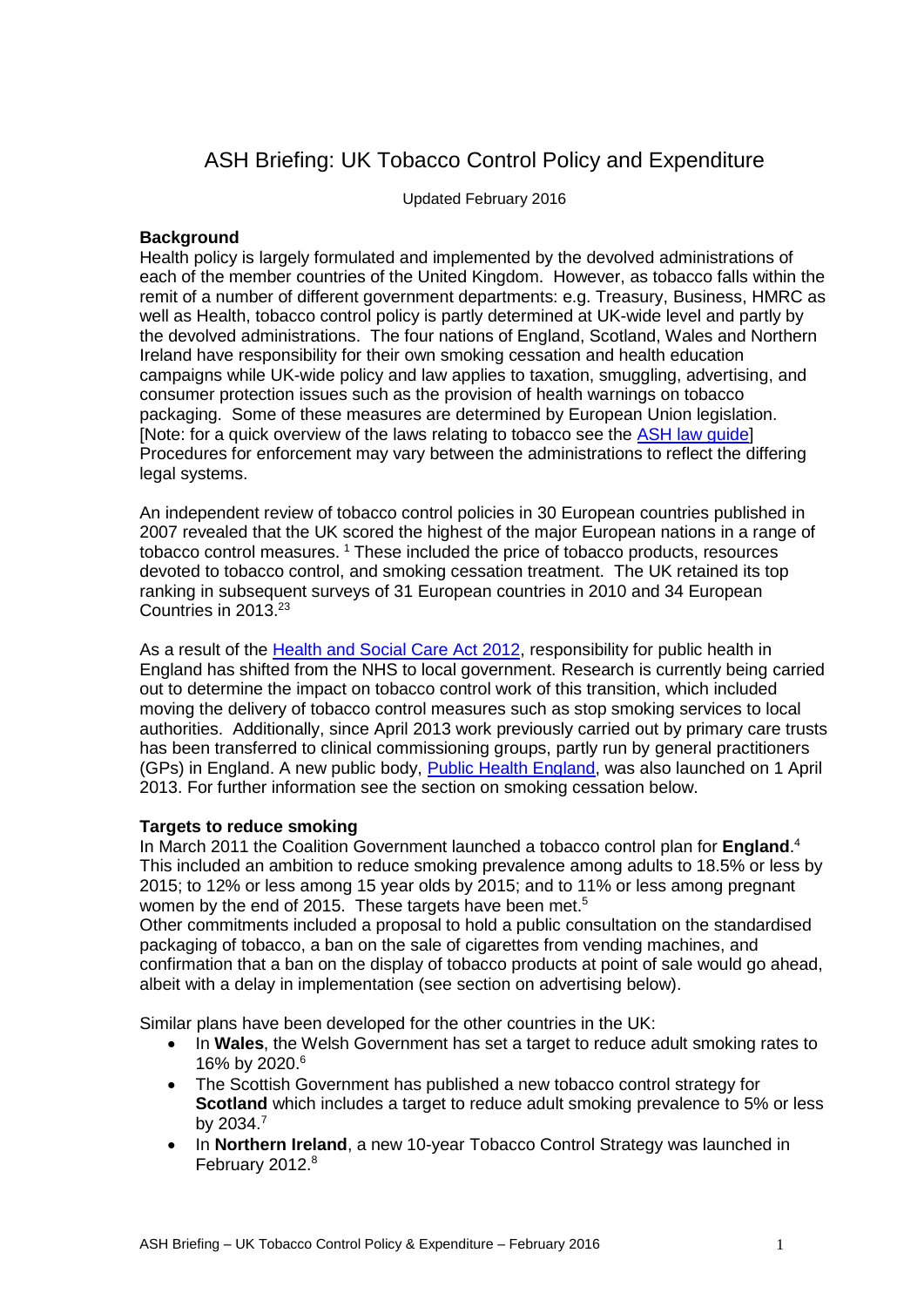Following the May 2015 General Election, the Public Health Minister Jane Ellison announced that the government would introduce a new tobacco control strategy to replace the Plan that is due to expire in December 2015. $9$ 

#### **Current smoking prevalence in the UK**

Each of the four jurisdictions within the United Kingdom collect data on smoking. The following table shows smoking prevalence as recorded in each jurisdiction for 2014.

| Smoking prevalence - $2014^{10}$ |     |       |                   |
|----------------------------------|-----|-------|-------------------|
| Persons aged 16 and over         |     |       |                   |
|                                  | Men | Women | <b>All Adults</b> |
| England                          | 21  | 17    | 19                |
| Wales                            | 22  | 19    | 20                |
| Scotland                         | 22  | 19    | 20                |
| N. Ireland                       | 23  | 21    | 22                |

In addition, the Office for National Statistics' Opinions and Lifestyle Survey for 2014, which does not include Northern Ireland, reported adult smoking rates in Great Britain as 20% for men. 17% for women and 19% for all adults.<sup>11</sup>

### **Policies applicable to the whole of the United Kingdom**

### **ADVERTISING & PROMOTION**

Tobacco advertising is banned by law throughout the United Kingdom. The Tobacco Advertising and Promotion Act 2002 prohibits tobacco advertising on billboards, in print media, by direct mail and through sponsorship. Tobacco advertising on television and radio is prohibited under the Broadcasting Acts of 1990 and 1996 and EU law.

Law: Tobacco Advertising and Promotion Act 2002 <http://www.hmso.gov.uk/acts/acts2002/20020036.htm>

Implementation of the **ban on the display of tobacco products at the point of sale** in **England** entered into force on 6 April 2012 in large shops (with a floor area exceeding 280 square metres) while small shops had until April 2015 to comply with the legislation[.](#page-0-0)<sup>4</sup> Similar proposals were passed in **Scotland** as part of the Tobacco and Primary Medical Services (Scotland) Act 2010 but implementation was delayed due to a legal challenge by the tobacco industry which was subsequently rejected by the Scottish High Court.

| Date of implementation of Point of Sale display ban |                 |              |
|-----------------------------------------------------|-----------------|--------------|
| <b>Small shops</b><br>Large shops                   |                 |              |
| England                                             | 6 April 2012    | 6 April 2015 |
| Northern Ireland                                    | 31 October 2012 | 6 April 2015 |
| Wales                                               | 3 December 2012 | 6 April 2015 |
| Scotland                                            | 29 April 2013   | 6 April 2015 |

Law: The Tobacco Advertising and Promotion (Display and Specialist Tobacconists) (England) (Amendment) Regulations 2011 <http://www.legislation.gov.uk/uksi/2011/1256/contents/made>

[Note different regulations apply to other jurisdictions of the UK. See the [ASH law guide](http://www.ash.org.uk/information/law-guide) for an overview]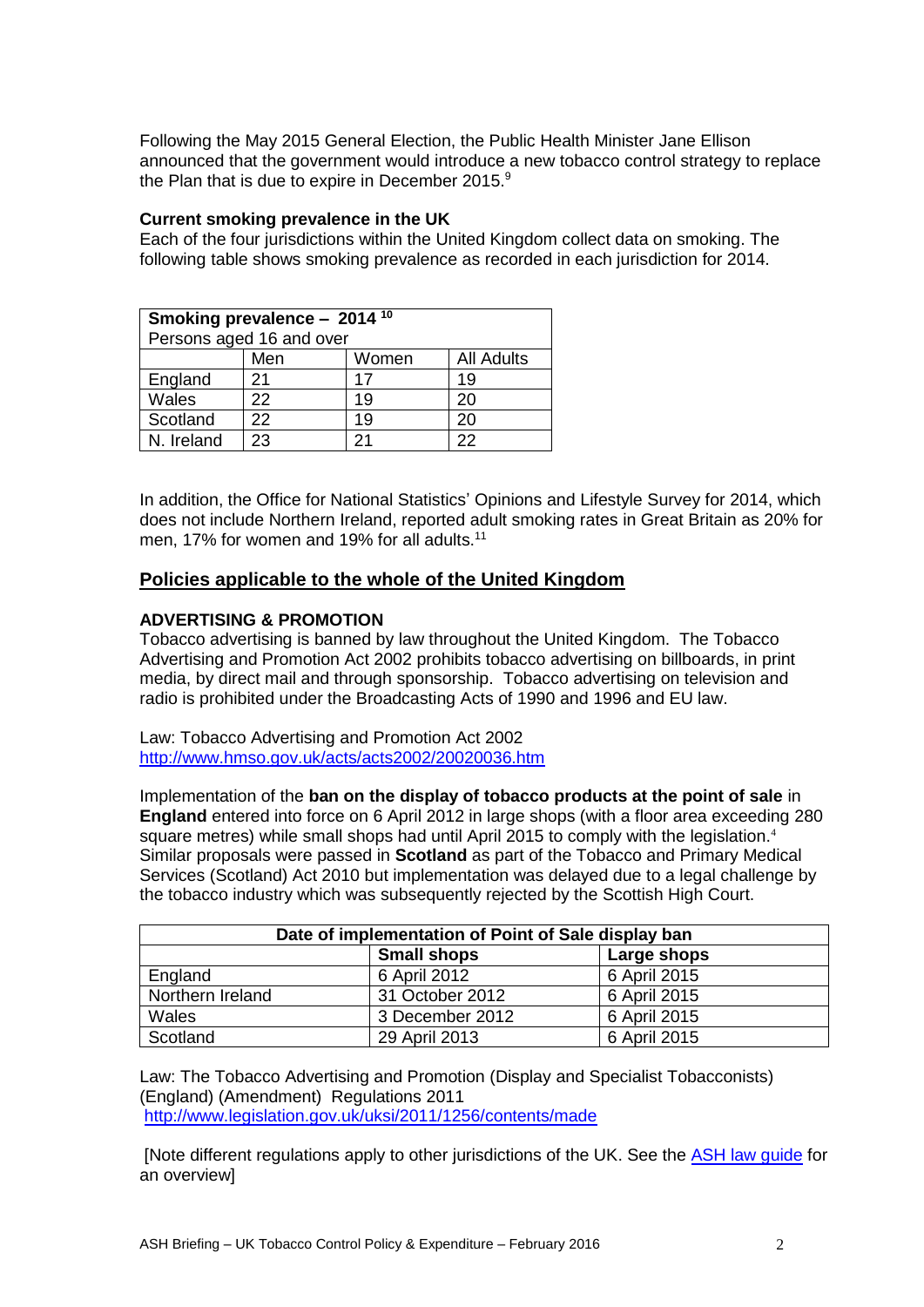### **PROTECTION OF CHILDREN**

Tobacco products can be sold from any retail outlet but retailers have a duty to ensure tobacco products are not sold to anyone under the age of 18. The minimum age for the purchase of tobacco was raised from 16 to 18 in England, Wales and Scotland on 1 October 2007 and was raised to 18 in Northern Ireland on 1 September 2008.

In England, the Children and Families Act 2014 gave the Secretary of State powers to introduce regulations making it an offence for an adult to buy tobacco or electronic cigarettes for anyone under 18 (**proxy purchasing**). The regulations to implement this policy took effect on 1 October 2015.

In Scotland, any retailer selling tobacco must be registered.<sup>12</sup> In addition it is an offence under Scottish law for adults to purchase tobacco on behalf of children and for minors to attempt to purchase tobacco.<sup>13</sup>

England has operated a **negative licensing scheme** for tobacco retailers since 2009.This allows magistrates to impose orders banning sales of tobacco products for up to a year, for persistent flouting of the age of sale law.

Wales currently operates the same system as England. The Welsh Government recently consulted on proposals to create a tobacco retailer's register which would require all premises that sell tobacco to register their details on the tobacco retailers' register.<sup>14</sup>

In February 2014, the Northern Irish Assembly passed The Tobacco Retailers Act, which will create a register of traders and introduce steps to deal with persistent offenders.<sup>15</sup>

The UK is a signatory to the WHO's Illicit Trade Protocol<sup>16</sup>, which calls in Section 2, Clause A for each Party to "*endeavour to license, to the extent considered appropriate, and when the following activities are not prohibited by national law, any natural or legal person engaged in (a) retailing of tobacco products*".

In all places in the UK where tobacco is sold a warning notice must be prominently displayed stating: "It is illegal to sell tobacco products to anyone under the age of 18".

Cigarettes cannot be sold in packs of fewer than 10 or singly. From May 2016, the minimum pack size will be 20 cigarettes as required by the revised EU Tobacco Products directive (see below).

There is no centrally held data of expenditure on enforcement costs relating to under age sales of tobacco products. Enforcement is undertaken at Local Authority level.

The Health Act 2009 (covering England, Wales & N. Ireland) included a clause to further protect children by prohibiting the sale of cigarettes from vending machines.

The ban on the sale of tobacco products from **vending machines** in England entered into force on 1 October 2011, in Wales on 1 February 2012 and in Northern Ireland on 1 March 2012. Prohibition of sales of tobacco from vending machines in Scotland was delayed due to the legal challenge to the Tobacco and Medical Services (Scotland) Act 2010 and finally entered into force on 29 April 2013.

Law: Children and Young Persons (Protection from Tobacco Act) 1991 [http://www.hmso.gov.uk/acts/acts1991/Ukpga\\_19910023\\_en\\_1.htm](http://www.hmso.gov.uk/acts/acts1991/Ukpga_19910023_en_1.htm)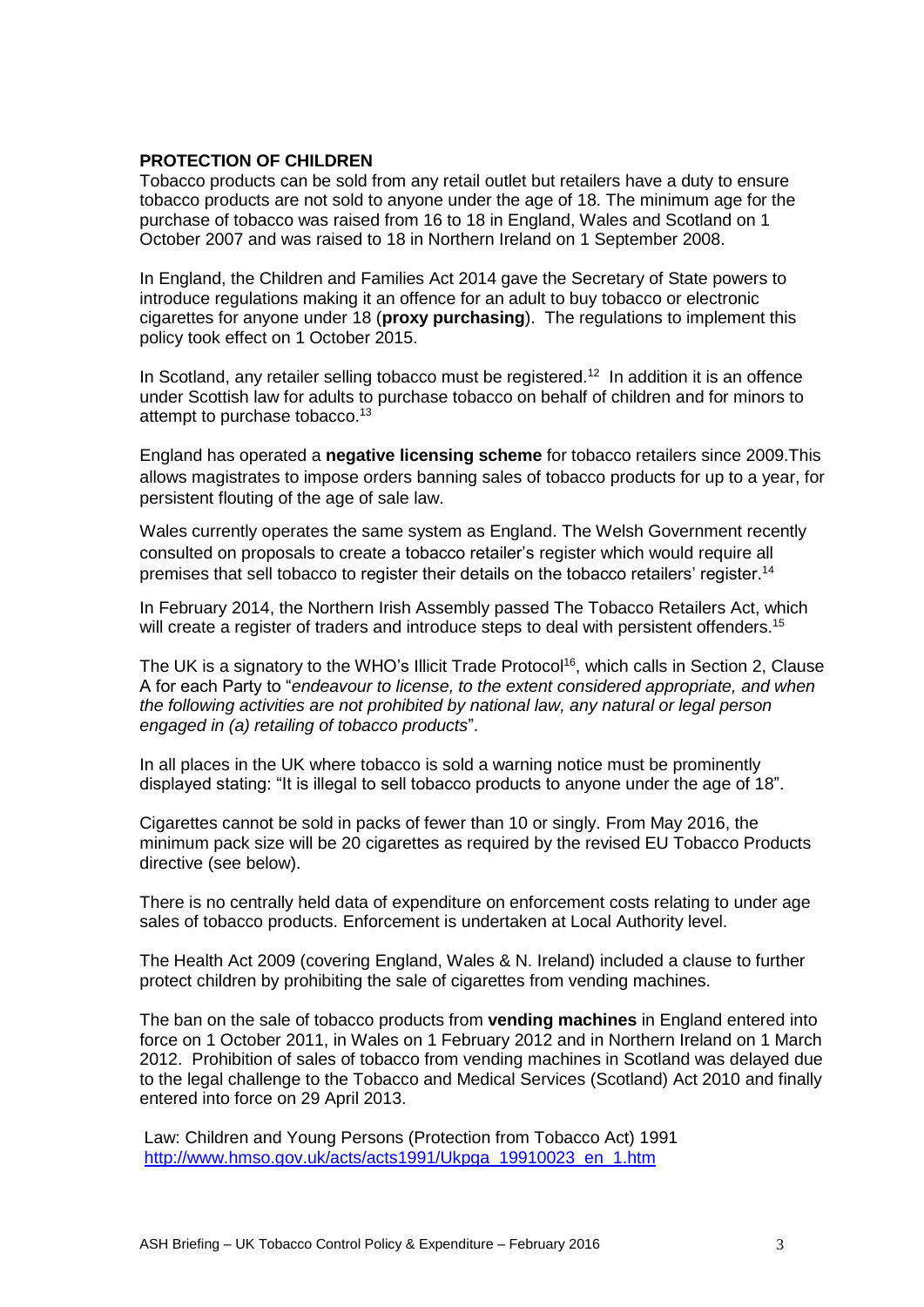Order amending the law on the age of sale The [Children and Young Persons \(Sale of Tobacco etc.\) Order 2007](http://www.opsi.gov.uk/SI/si2007/20070767.htm)

The Protection from Tobacco (Sales from vending machines) (England) Regulations 2010 <http://www.legislation.gov.uk/uksi/2010/864/contents/made>

Children and Families Act 2014 <http://www.legislation.gov.uk/ukpga/2014/6/contents/enacted>

### **PRODUCT REGULATION AND LABELLING**

**Written health warnings** are required on all tobacco packaging as determined by the European Union Council Directive 2001/37/EC, implemented in the UK by the Tobacco Products (Manufacture, Presentation and Sale) (Safety) Regulations 2002. A new list of written warnings was adopted in March 2012 and Member States had until March 2014 to implement the changes.<sup>17</sup>

The EU Directive permits Member States to add **pictorial warnings** on tobacco products but only EU approved images are allowed. To date, 10 EU Member States – Belgium, Denmark, France, Hungary, Ireland, Latvia, Malta, Romania, Spain and the UK – have passed legislation requiring pictorial warnings on tobacco products. In addition, 3 non EU countries – Norway, Switzerland and Turkey – have adopted EU style pictorial warnings on cigarette packs. In the UK, picture warnings on cigarette packs were introduced from October 2008. Pictorial warnings on other tobacco products have been required since October 2010.

The Tobacco Products Directive also placed maximum levels on the amount of tar, nicotine and carbon monoxide permitted in cigarettes and requires tobacco companies to disclose tobacco ingredients to national governments.

The Tobacco Products Directive was amended by the European Commission in 2014 and became law on 19 May 2014. It is due to take effect from 20 May 2016. The revised Directive requires:

- Combined picture and text health warnings covering 65% at the top of the front and back of the package (picture warnings are only voluntary under the current directive);
- A de facto ban on perfume/lipstick-shaped and other innovative-shaped packaging (by specifying a minimum dimension for the health warnings);
- A ban on packs containing fewer than 20 cigarettes:
- A ban on characterising flavours but with a four year additional transition period for menthol;
- Tracking and tracing for cigarettes (important for controlling the illicit trade); Enabling Member States to introduce stricter measures on public health grounds. This could allow them to introduce standardised packaging, for example;
- Electronic-cigarettes up to 20mg/ml strength will be regulated under the Tobacco Products Directive except where producers opt in to medicines regulation.

Member States have been granted a two year transposition period to bring national legislation in line with the revised Directive, meaning that most of the rules above will apply by the first half of 2016. However, the Directive also allows for a transitional period for all product categories to give manufacturers and retailers time to sell off their existing stock. The phase-out period will be four years for all products with more than a 3% market share in the EU, for example menthol cigarettes.<sup>18</sup>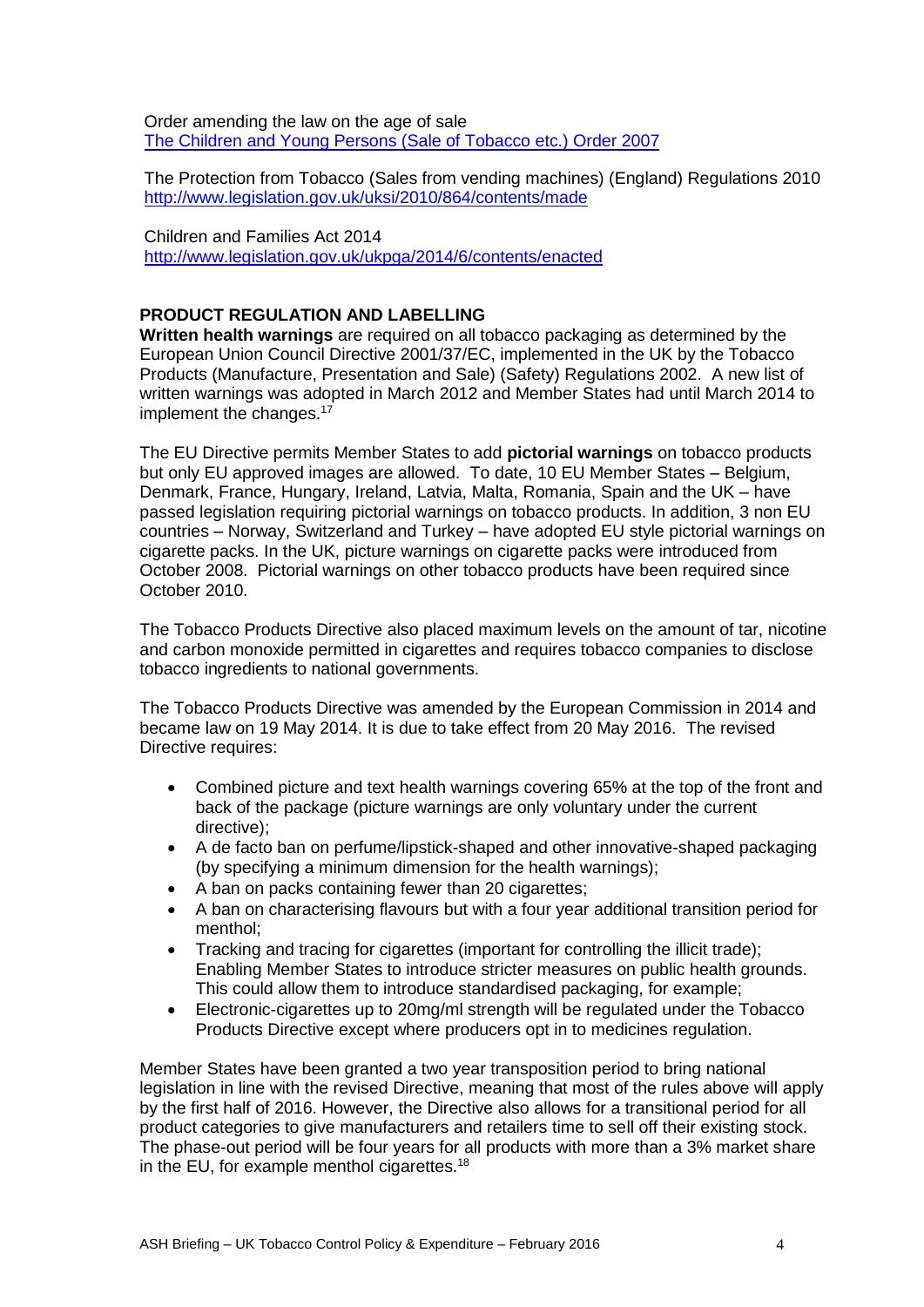Law: [EC Directive 2001/37/EC;](http://europa.eu.int/scadplus/leg/en/cha/c11567.htm) [EC Directive 2012/9/EU;](http://eur-lex.europa.eu/LexUriServ/LexUriServ.do?uri=OJ:L:2012:069:0015:0016:EN:PDF) [EC Directive 2014/40/EC](http://ec.europa.eu/health/tobacco/docs/dir_201440_en.pdf) UK Regulations:<http://www.hmso.gov.uk/si/si2002/20023041.htm> The picture warnings can be viewed at:<http://tinyurl.com/3pg95f>

### **Standardised Packaging**

The Government held a consultation in 2012 on the issue of standardised packaging and on 10 February 2014 the House of Commons voted to amend the Children and Families Bill (453 for, 24 against), allowing ministers to standardise the packaging of tobacco products. Following the vote, the Government asked a leading pediatrician, Sir Cyril Chantler to conduct a review of the public health evidence for the policy. This review was published on the 3 April 2014 and concluded that standardised packaging would have a positive impact on public health.<sup>19</sup> This was followed by a short consultation on draft regulations which closed on 7 August 2014.<sup>20</sup> The regulations were then submitted to the European Commision for scrunity, a process that ended in early March 2015.<sup>21</sup> Shortly afterwards the regulations were approved by Parliament and the measure is due to take effect in May 2016, at the same time as implementation of the EU Tobacco Products Directive. The devolved administrations in Scotland, Wales and Northern Ireland passed legislative consent motions to enable the measure to apply across the whole of the UK.<sup>22</sup>

For more information, see the [ASH briefing on standardised tobacco packaging.](http://ash.org.uk/files/documents/ASH_877.pdf)

### **TAX AND SMUGGLING**

In the 1998 White Paper 'Smoking Kills' the Labour government announced that it planned to increase tobacco tax by at least 5% a year in real terms. This policy was dropped in 2001 and subsequently annual increases were generally at, or marginally above, inflation rates. The tax escalator – at 2% above inflation - was re-introduced in the March 2010 Budget. The Conservative-led coalition government, formed in May 2010, continued with this policy in the 2011 Budget but in 2012 tobacco duty was increased by 5% above inflation. In 2013, the rate reverted back to the 2% escalator and in 2014 Chancellor George Osbourne pledged to extend the 2% above inflation annual tobacco tax rise for the whole of the next parliament (2015-2020).

In autumn 2014 HM Treasury held a consultation on a proposal to introduce a minimum excise tax on cigarettes<sup>23</sup> but to date no further announcement has been made about this proposal.

Recognising that smoking imposes a huge cost on society, The Treasury held a separate consultation on a proposal to introduce a levy on the tobacco industry that could go some way towards paying for these costs.<sup>24</sup> However, in the July 2015 Budget the Chancellor announced that the plan had been shelved.<sup>25</sup>

### **Illicit Trade**

In 2000, the Government launched a £200 million initiative to tackle tobacco smuggling. As a result, the illicit market share fell from a peak of 21% in 2000-1, to 15% by 2003-4. Since 2000, the Government's anti-smuggling strategy has been regularly updated.<sup>26</sup> In April 2011 HMRC and the UK Border Agency launched a new plan to tackle tobacco smuggling, building on the 2008 strategy.<sup>27</sup> Key elements of the plan included:

 increasing criminal intelligence and investigation resources deployed on tobacco fraud by 20% to prosecute more of those involved in smuggling at all levels;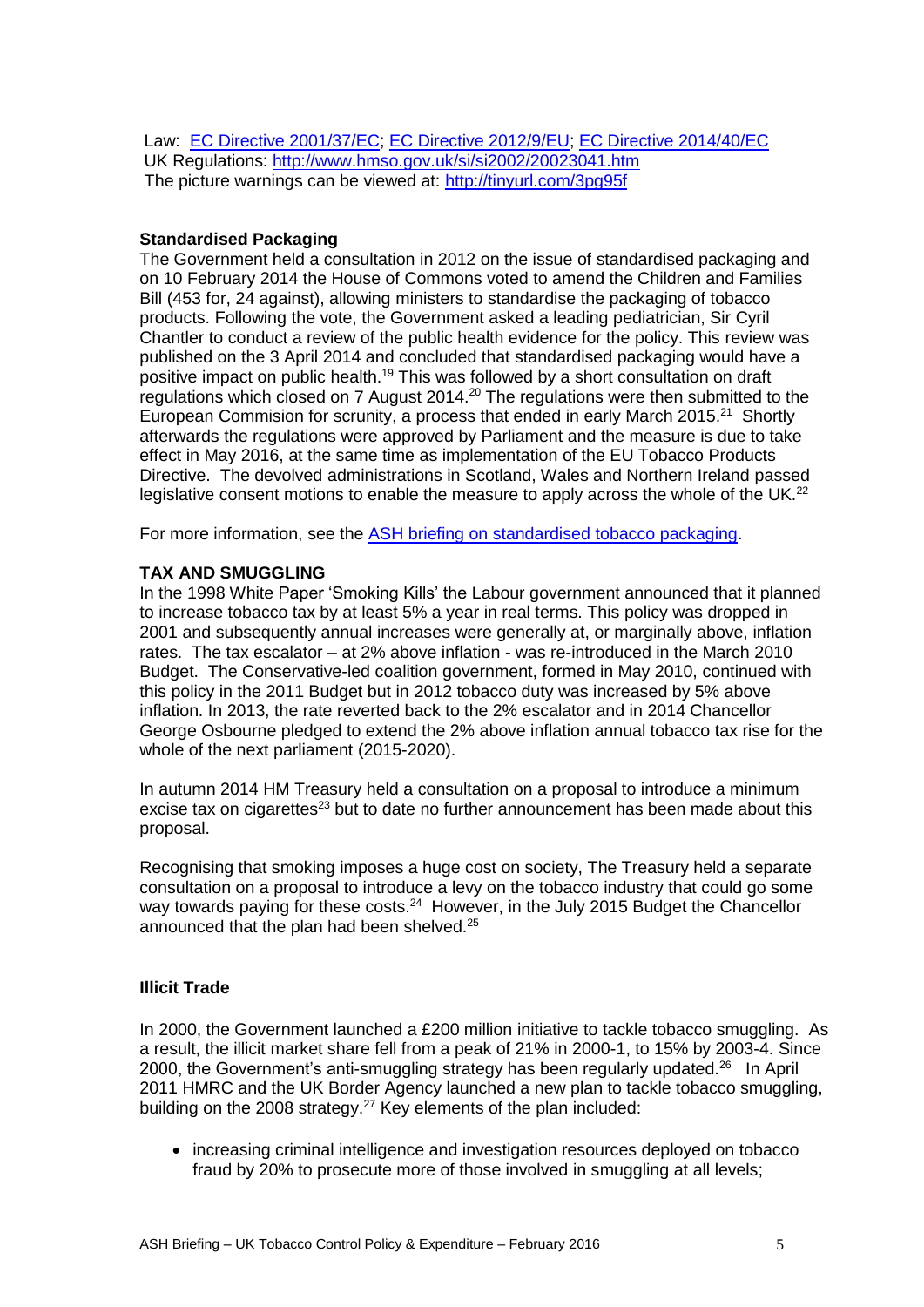- introducing new technology, intelligence and detection capability;
- pursuing proceeds of crime and applying new powers of assessment and penalties;
- reducing the minimum indicative levels for personal imports to 800 cigarettes and 1 kg hand-rolling tobacco, bringing the UK into line with all other EU Member States.

In a 2013 report, *Progress in tackling tobacco smuggling*, the National Audit Office reviewed the progress of the HMRC strategy concluding that performance on the ground to date has been "disappointing", with HMRC failing to meet any of its targets in 2012-13.<sup>28</sup>

In March 2015 HMRC and Border Force published a revised strategy on tobacco smuggling with a target to hold the illicit cigarette market share at or below 10% and to contain the illicit market share for hand-rolled tobacco.<sup>29</sup> HMRC also pledged to set up a cross-government ministerial group to oversee the development of the anti-illicit tobacco strategy.

<span id="page-5-0"></span>In answer to a series of Parliamentary Questions <sup>30 31</sup> <sup>32 33</sup> <sup>34</sup> on staffing and resources allocated to the anti-smuggling strategy, the following information was provided. Since 2009, most of the personnel involved in smuggling detection have been deployed by the UK Border Agency which is part of the Home Office. However, apart from the estimated overall number of staff engaged in the anti-smuggling strategy in 2009/10, the UKBA has not provided a detailed breakdown of how staff are employed.

The investigation and the provision of legal advice in relation to tobacco smuggling remains the responsibility of HM Revenue and Customs.

|         | <b>HMRC</b> |               | UKBA*        | Total        |             |
|---------|-------------|---------------|--------------|--------------|-------------|
| Year    | Detection   | Investigation | Intelligence | Detection    | Full-time   |
|         |             |               |              | &            | equivalents |
|         |             |               |              | Intelligence |             |
| 2005/06 | 1407        | 319           | 279          | n/a          | 2005        |
| 2006/07 | 1557        | 278           | 295          | n/a          | 2130        |
| 2007/08 | 1574        | 287           | 264          | n/a          | 2125        |
| 2008/09 | 1500        | 395           | 255          | n/a          | 2150        |
| 2009/10 | 153         | 360           | 172          | 1504         | 2189        |
| 2010/11 | 130         | 399           | 172          | 1504*        | 2205*       |

### **Full-time equivalents of staff employed on tackling tobacco, 2005-2010**

\*Note: For the UKBA the figures provided are for staff assigned to detection and intelligence duties combined. n/a denotes 'not applicable' for the period prior to 2009. The UKBA figures for 2010/11 and therefore the total for both agencies are estimates since the UKBA has not yet released this data.

Expenditure incurred on salaries for full time equivalent staff allocated to tobacco smuggling is shown in the table below. Figures for 2000 to 2006 are not available. Figures for the UK Border Agency are estimates.<sup>1</sup> (See footnote below for methodology)

 $\overline{a}$ 

<sup>&</sup>lt;sup>1</sup> The estimates are based on the assumption that the average staff costs at UKBA are the same as those for HMRC. For example, the FTE cost of those employed in detection duties at HMRC in 2009/10 was £35,050 (£5.3m divided by 153) and that for intelligence work was £46,201. An average of these two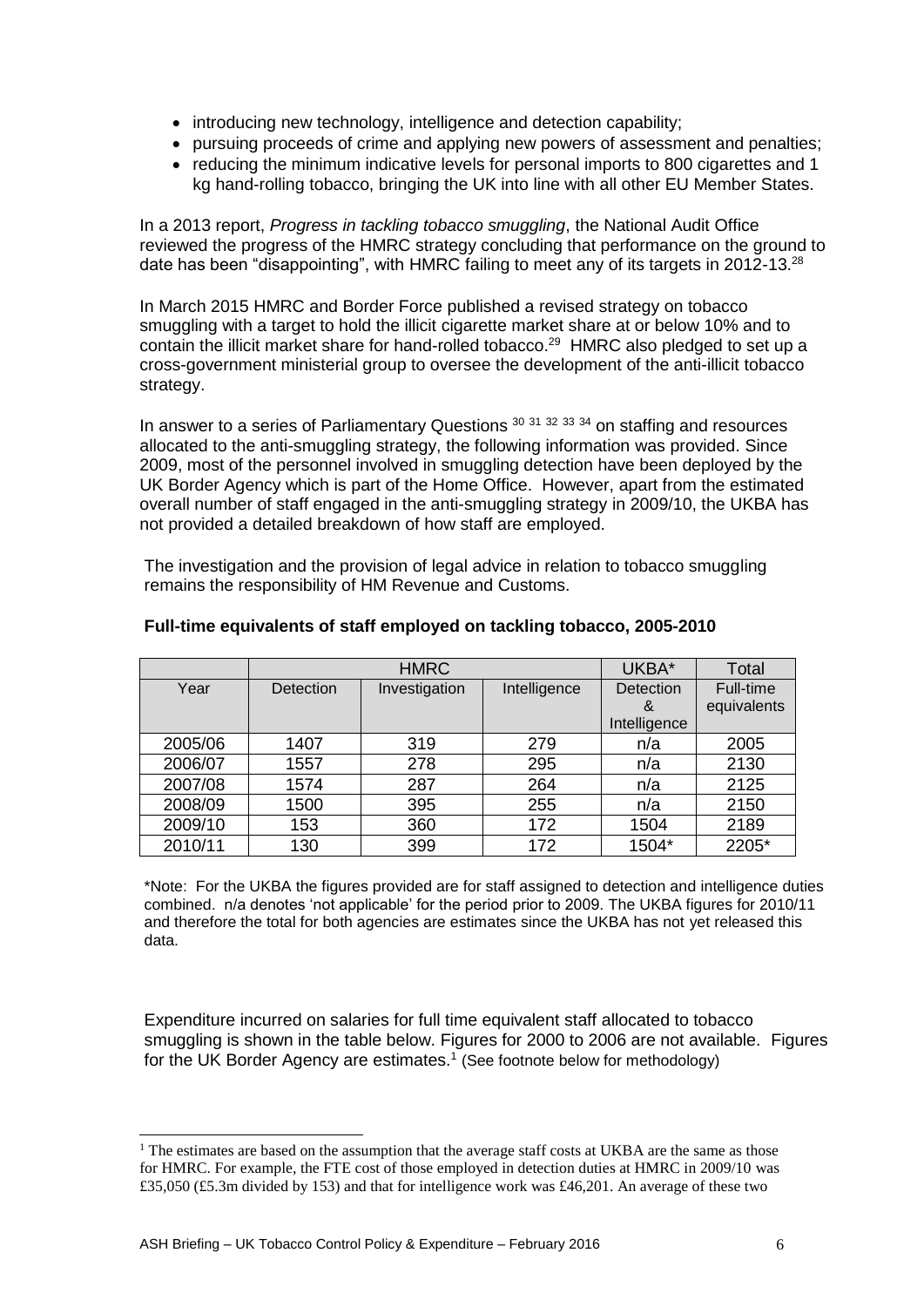|         |                  | <b>HMRC</b>    |                | <b>UKBA</b>  | Total       |
|---------|------------------|----------------|----------------|--------------|-------------|
| Year    | <b>Detection</b> | Investigation  | Intelligence   | Detection &  |             |
|         |                  |                |                | Intelligence |             |
| 2006/07 | £61,351,790.69   | £13,246,434.95 | £12,246,665.35 | n/a          | £86,844,890 |
| 2007/08 | £65,037,870.02   | £14,243,597.55 | £11,271,899.07 | n/a          | £90,553,366 |
| 2008/09 | £64,257,196.50   | £19,998,544.53 | £12,244,642.47 | n/a          | £96,500,383 |
| 2009/10 | £ 5,362,740      | £20,840,605    | £ 7,946,658    | £61,100,000  | £95,250,003 |
| 2010/11 | £ 5,504,241      | £20,270,831    | £ 6,152,047    | £58,735,712  | £90,662,831 |
| 2011/12 | n/a separately   | £25,636,005*   | £ 8,143,109    |              |             |

\*includes detection, criminal investigation & specialist civil investigation. The total expenditure by HMRC on salaries for 2011/12 was £36,881,681. Data from UKBA is not currently available.

HMRC is unable to disaggregate time spent on the provision of legal advice on tobacco from related matters on time spent on other advisory work so there is no estimate for this cost.

HMRC's fleet of mobile x-ray scanners has made a vitally important contribution to the success of the tobacco smuggling strategy. HMRC has had 14 scanners in operation since 2003. These scanners were purchased between 2000 and 2001 at a total cost of £29,663,005 and an average cost of £183,000 per annum for maintenance.

Five new scanners were purchased in 2009 at a cost of £842,000 per scanner with ongoing maintenance costs of £180,000 per scanner over a ten year contract. Responsibility for the x-ray scanners has now passed to the UK Border Agency.[32](#page-5-0)

In 2010-11 and 2011-12 the contractual maintenance costs of this equipment cost £1,487,000 and £1,133,000 respectively. In addition, new scanning equipment costing £66,005 was purchased. However, the x-ray scanners are also used to detect the presence of other prohibited drugs and restricted goods so the costs of operating them cannot be solely attributed to tobacco smuggling.<sup>35</sup>

HM Revenue and Customs spent almost £1.5m (excluding VAT) on targeted media campaigns to support its anti-tobacco smuggling strategy between 2003 and 2008.

| 2003/04 | £672,449 |
|---------|----------|
| 2004/05 | £83,368  |
| 2005/06 | £556,382 |
| 2006/07 | £91,993  |
| 2007/08 | £55,000  |
| 2008/09 | nil      |
| 2009/10 | £170,000 |
| 2010/11 |          |

## **OTHER POLICIES**

**Non-promotion of tobacco products, or events overseas**. UK embassies and high commissions are required to take care to avoid involvement in events which advertise or promote tobacco products overseas. See: <http://www.ash.org.uk/information/law-guide#international>

combined is £40,625. Taking this figure and multiplying by 1504 (FTE at UKBA) gives a figure of £61.1m.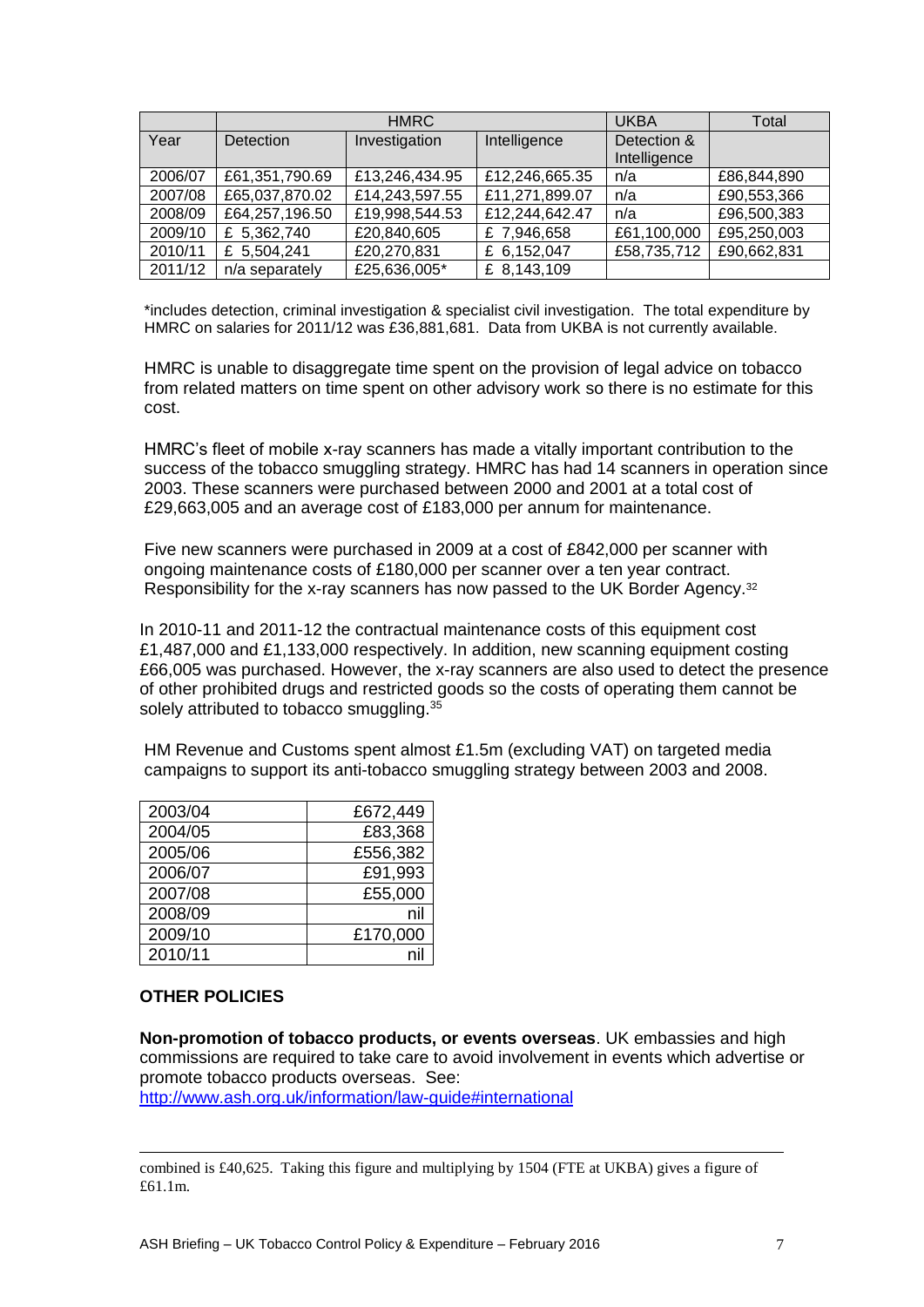**Support for international tobacco control work**. The UK government has ratified the [Framework Convention on Tobacco Control](http://www.who.int/tobacco/framework/en/) (FCTC) and is committed to implementing the policies contained within the treaty. Amongst these is an obligation under Article 5.3 of the treaty to ensure that health policy is protected from the vested and commercial interests of the tobacco industry.

# **Policies implemented by differing laws or regulations within the UK**

### **SMOKING CESSATION**

Note: The summary below applies to England only although similar measures are in place in Scotland, Wales and Northern Ireland. For information on Scottish stop smoking services see: [www.canstopsmoking.com,](http://www.canstopsmoking.com/) for Wales <http://wales.gov.uk/news/topic/health/2007/1880755/?lang=en>and Northern Ireland see: [www.healthpromotionagency.org.uk](http://www.healthpromotionagency.org.uk/)

Smoking cessation was a key component of the former coalition government's Tobacco Control Plan and built on that established by the Labour government in the 'Smoking Kills' White Paper published in 1998. Nicotine Replacement Therapy (NRT), bupropion (Zyban) and varenicline (Champix) are available on prescription. Most forms of NRT are also on general sale.

The Government also established the [National Centre for Smoking Cessation and Training](http://www.ncsct.co.uk/) to help improve the delivery, management and commission of smoking cessation support services in England. The NCSCT received £3 million from the Department of Health for the period April 2009 to March 2012.

Since the structural changes to the NHS in England came into effect in April 2013 responsibility for managing the stop smoking services has shifted to local government. Local authorities will be expected to measure performance against smoking prevalence indicators set out in the Public Health Outcomes Framework and to deliver the best cessation opportunities within their area to support progress against the indicators.

The importance of helping smokers to quit is also stressed in priorities guidance to the NHS and health professionals. Details are included on the NICE website [\(www.nice.org.uk\)](http://www.nice.org.uk/)

# **NHS STOP SMOKING SERVICES**

The NHS Stop Smoking Services (formerly smoking cessation services) were launched in the Health Action Zones (HAZ) - areas of high deprivation - in 1999/00. The services were rolled out to the rest of England and Wales in 2000/01. Further information on the operation of the Stop Smoking Services is available in the **[Stop Smoking Service Delivery and](http://www.dh.gov.uk/en/Publicationsandstatistics/Publications/PublicationsPolicyAndGuidance/DH_125389) Monitoring Guidance** 

Expenditure on smoking cessation services rose steadily since their creation in 2000, rising from £21.5 million to £88.2 million in 2011-12. It fell slightly to £87.7 million in 2012- 2013. The cost per quitter in 2012/13 was £ 235, excluding pharmocotherapies available on prescription. [NB: Data for 2013/14 is not available.] The net ingredient cost of all pharmacotherapies to help people stop smoking was £48.8 million in 2013-2014, a decrease of 16% on the £58.1m spent in 2012/13. 36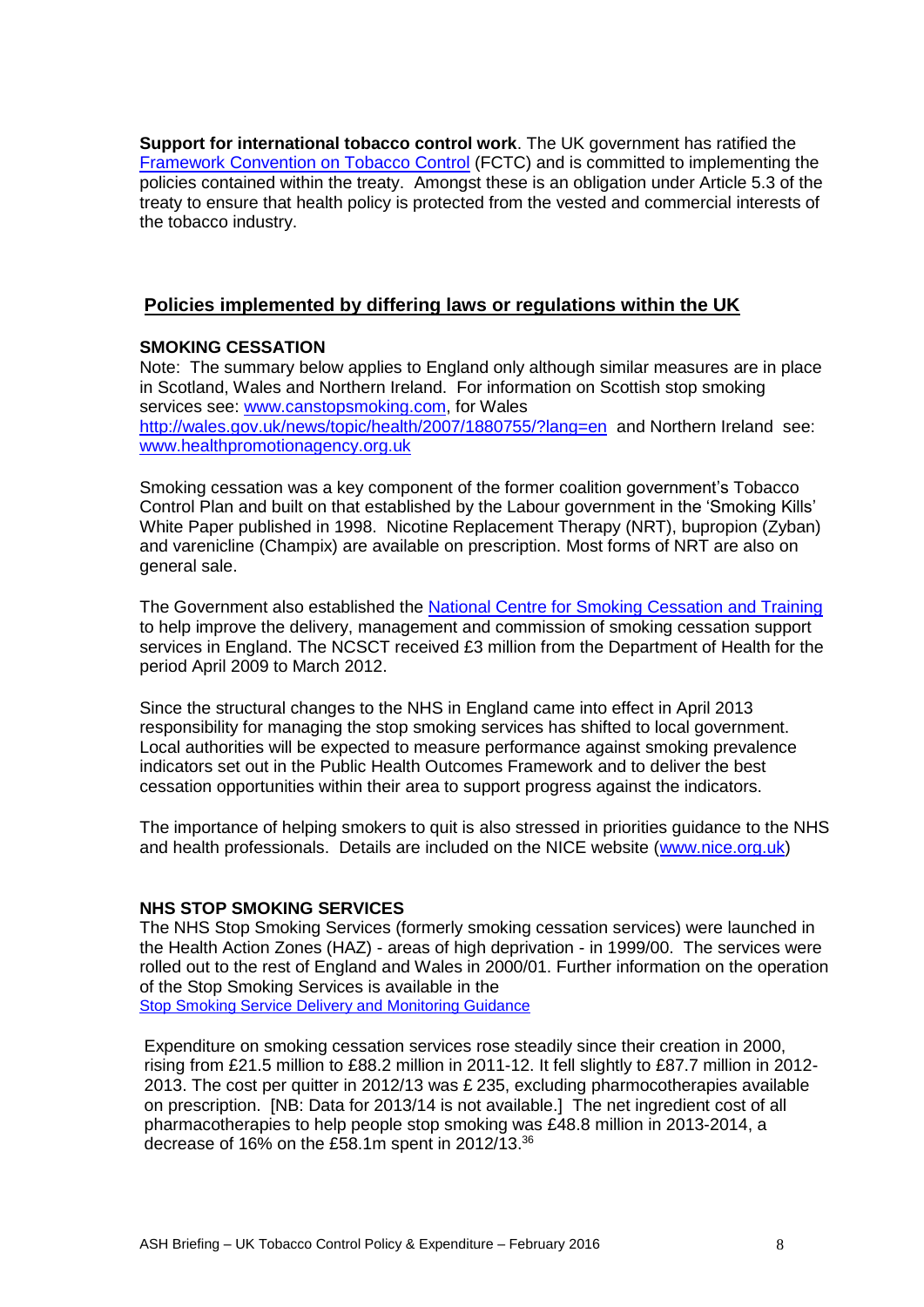| Year<br><b>NHS services</b> | <b>Allocation</b><br>£ (million) | <b>Actual Expenditure</b><br>£ (million) |
|-----------------------------|----------------------------------|------------------------------------------|
| 1999-00 (HAZ)               | 10                               | 5.0                                      |
| 2000-01                     | 20                               | 21.5                                     |
| 2001-02                     | 20                               | 24.7                                     |
| 2002-03                     | 20                               | 24.7                                     |
| 2003-04                     | 41                               | 36.2                                     |
| 2004-05                     | 46                               | 46.8                                     |
| 2005-06                     | 51                               | 51.9                                     |
| 2006-07                     | 56                               | 51.2                                     |
| 2007-08                     | 56                               | $*61.0$                                  |
| 2008-09                     |                                  | 73.5                                     |
| 2009-10                     |                                  | 83.9                                     |
| 2010-11                     |                                  | 84.3                                     |
| 2011-12                     |                                  | 88.2                                     |
| 2012-13                     |                                  | 87.7                                     |

\*£56m supplied by Department of Health. Additional money from other funding streams negotiated locally.

| <b>Smoking and Pregnancy initiative</b> |   |                             |
|-----------------------------------------|---|-----------------------------|
| 2001-02 additional money                | 3 | Sum included in final total |
|                                         |   | above                       |
| 2002-03 additional money                | 3 | Sum included in final total |
|                                         |   | above                       |
| Net ingredient cost of NRT on           |   | <b>Annual Expenditure</b>   |
| prescription                            |   | £ (million)                 |
| 1999-00 (HAZ)                           |   | 0.1                         |
| 2000-01                                 |   | 0.9                         |
| 2001-02                                 |   | 21.7                        |
| 2002-03                                 |   | 25.6                        |
| 2003-04                                 |   | 32.5                        |
| 2004-05                                 |   | 40.9                        |
| 2005-06                                 |   | 43.5                        |
| 2006-07                                 |   | 39.7                        |
| 2007-08                                 |   | 35.8                        |
| 2008-09                                 |   | 30.0                        |
| 2009-10                                 |   | 31.2                        |
| 2010                                    |   | 30.9                        |
| 2011                                    |   | 31.4                        |
| 2012                                    |   | 29.0                        |
| 2013                                    |   | 28.1                        |
| 2014                                    |   | 19.6                        |
|                                         |   |                             |

#### **Net ingredient cost of Bupropion**  (**Zyban) on prescription**

| 1999-00 (HAZ) | Not available until |
|---------------|---------------------|
|               | June 2000. No data  |
| 2000-01       | 14.7                |
| 2001-02       | 7.3                 |
| 2002-03       | 4.7                 |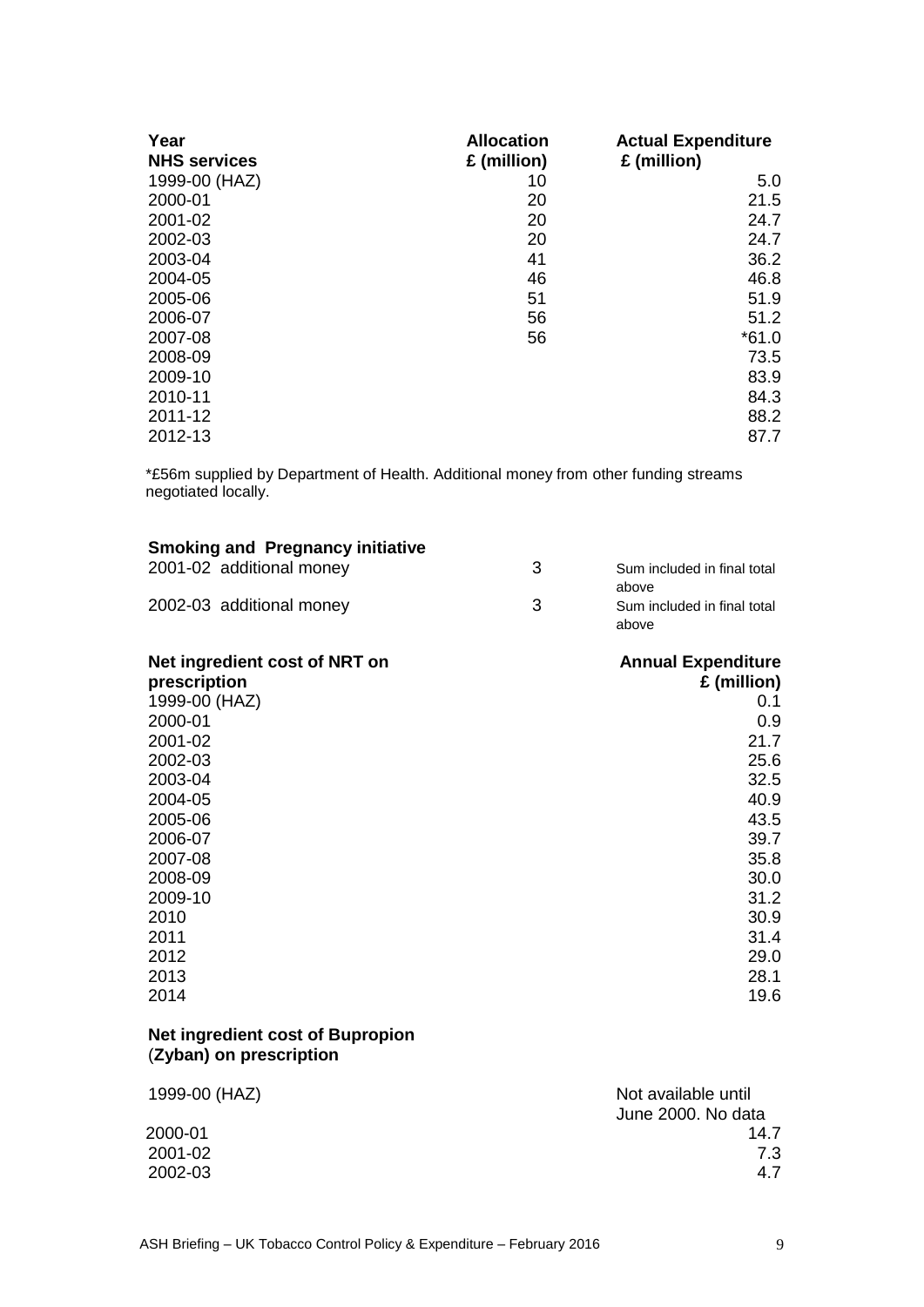| 4.5 |
|-----|
| 5.2 |
| 4.6 |
| 4.3 |
| 3.8 |
| 2.2 |
| 2.1 |
| 1.7 |
| 1.3 |
| 1.0 |
| 1.0 |
| 0.8 |
|     |

#### **Net ingredient cost of Varenicline (Champix)**

| 2006-07 | 0.76 |
|---------|------|
| 2007-08 | 21.7 |
| 2008-09 | 24.2 |
| 2009-10 | 28.5 |
| 2010    | 32.5 |
| 2011    | 33.7 |
| 2012    | 30.1 |
| 2013    | 29.1 |
| 2014    | 20.0 |

Source: [Department of Health Statistical Bulletins](http://www.dh.gov.uk/PublicationsAndStatistics/Statistics/StatisticalWorkAreas/StatisticalPublicHealth/StatisticalPublicHealthArticle/fs/en?CONTENT_ID=4032542&chk=GhPZ+y) 1999-2005; Statistics on [Smoking in England, 2007](http://www.ic.nhs.uk/statistics-and-data-collections/health-and-lifestyles/smoking/statistics-on-smoking-england-2007-%5Bns%5D) Prescription Cost Analysis reports 2008-2011; [Prescription Cost Analysis 2012;](https://catalogue.ic.nhs.uk/publications/prescribing/primary/pres-cost-anal-eng-2012/pres-cost-anal-eng-2012-rep.pdf) [Prescription Cost Analysis 2014](http://www.hscic.gov.uk/catalogue/PUB17274/pres-cost-anal-eng-2014-rep.pdf)  [Statistics on NHS stop smoking services England: April 2010-March 2011](http://www.ic.nhs.uk/pubs/sss1011) [Statistics on NHS stop smoking services England: April 2011-March 2012](https://catalogue.ic.nhs.uk/publications/public-health/smoking/nhs-stop-smok-serv-eng-apr-2011-mar-2012/stat-stop-smok-serv-eng-apr-11-mar-12-rep.pdf) [Statistics on NHS Stop Smoking Services, England -](http://www.hscic.gov.uk/catalogue/PUB12228) April 2012 to March 2013

# **SMOKING IN PUBLIC PLACES AND THE WORKPLACE**

Scotland was the first country within the United Kingdom to ban smoking in all indoor workplaces and public places. The law entered into force on 26 March 2006. [The](http://www.opsi.gov.uk/legislation/scotland/acts2005/20050013.htm)  [Smoking, Health and Social Care \(Scotland\) Act 2005](http://www.opsi.gov.uk/legislation/scotland/acts2005/20050013.htm) requires virtually all workplaces to become smokefree. Limited exemptions include places where the workplace is also a place of residence such as hospices and psychiatric hospitals.

A ban on smoking in workplaces and other indoor public places was implemented throughout the rest of the United Kingdom in April 2007 (Wales & N.Ireland) and July 2007 in England. The legislation is contained in the Health Act, which was passed in July 2006. Implementation details are contained in Regulations, available at: [www.smokefreeengland.co.uk/thefacts/situation.html](http://www.smokefreeengland.co.uk/thefacts/situation.html) 

In England, a temporary exemption of one year was granted to mental health institutions but since July 2008 all common areas in such premises are required to be smokefree.

The Government allocated funding to support implementation of the smokefree legislation for the financial years 2006-07 and 2007-08.

The Department of Health distributed £29.5 million to support first-tier local authorities in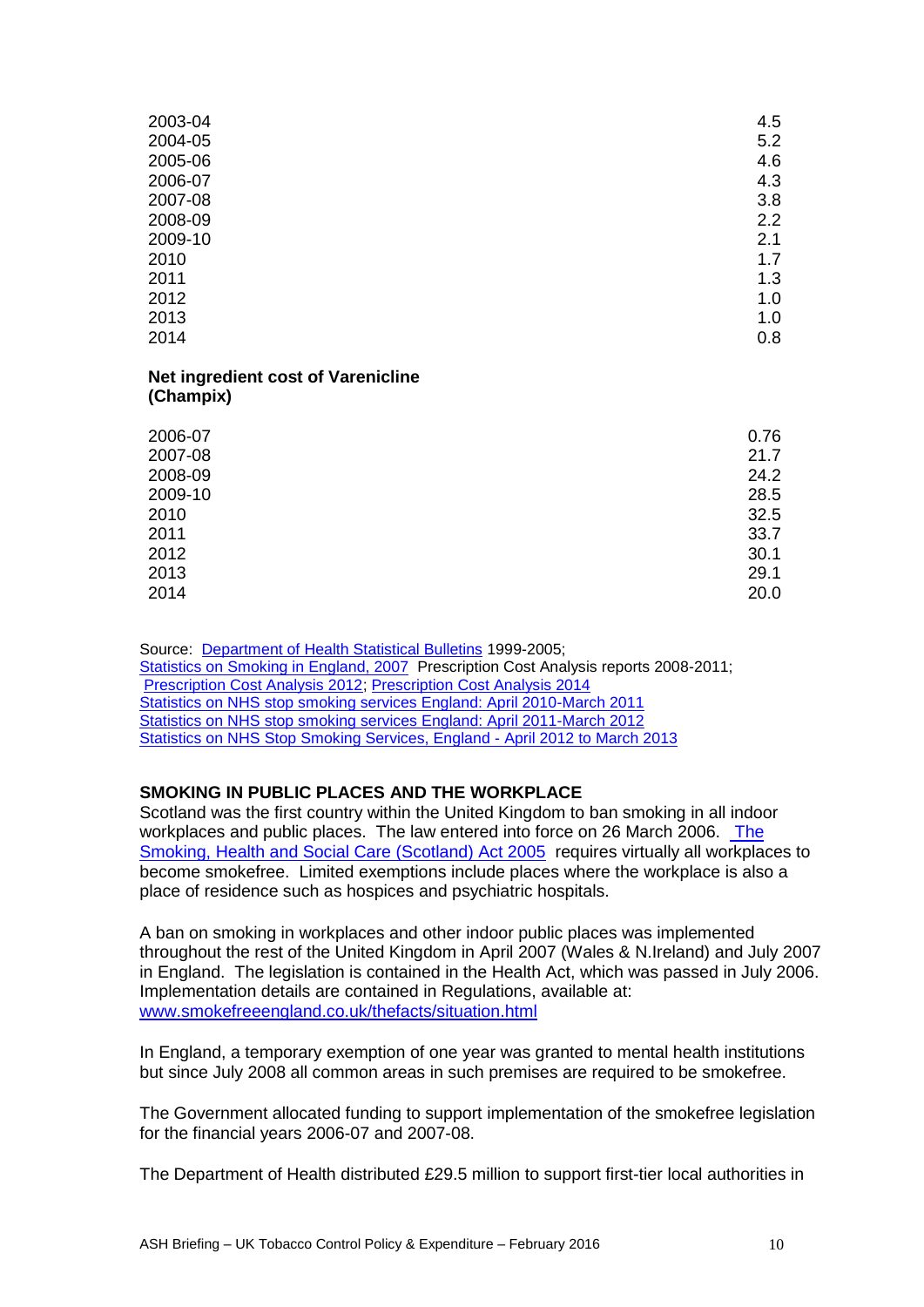England to undertake new work associated with the introduction of smokefree legislation on 1 July 2007. Local Authority Circular (2006) 17 sets out the background to the funding and breakdown by local authority.<http://www.dh.gov.uk/assetRoot/04/14/17/46/04141746.pdf>

In England, it is illegal to smoke in all forms of public transport and work vehicles, as well as private vehicles used primarily for work purposes (Health Act 2006). In England, the Children and Families Act 2014 gave the Secretary of State powers to introduce regulations prohibiting smoking in private vehicles with children present. The regulations entered into force on 1<sup>st</sup> October 2015 and a similar measure took effect on the same date in Wales.<sup>37</sup>

Children and Families Act 2014 <http://www.legislation.gov.uk/ukpga/2014/6/contents/enacted>

### **MASS MEDIA HEALTH PROMOTION CAMPAIGNS TO ENCOURAGE SMOKING CESSATION**

Expenditure on mass media education campaigns in England and Wales increased significantly from 1999, reaching a peak in the 2009/2010 financial year but has declined subsequently. <sup>38 39 40 41</sup> Expenditure in 2004-05 included the provision of £15M over three years to Cancer Research UK and the British Heart Foundation. <sup>42</sup>

| <b>Financial Year</b> | <b>Expenditure in £million</b> |
|-----------------------|--------------------------------|
| 1999-2000             | 6.18                           |
| 2000-2001             | 8.97                           |
| 2001-2002             | 7.79                           |
| 2002-2003             | 7.87                           |
| 2003-2004             | 17.34                          |
| 2004-2005             | 20.04                          |
| 2005-2006             | 20.80                          |
| 2006-2007             | 13.17                          |
| 2007-2008             | 10.79                          |
| 2008-2009             | 23.38                          |
| 2009-2010             | 24.91                          |
| 2010-2011             | 0.46                           |
| 2011-2012             |                                |
|                       |                                |
|                       |                                |
|                       |                                |
|                       |                                |
|                       |                                |
|                       |                                |

2009-2010 - £24.91m 2010-2011 - £0.46m 2011-2012 - £3.16m 2012-2013 - £8.21m 2013-2014 - £7.64m \* 2014-2015 - £6.92m \* 2015-2016 - £5.86m (provisional)\*

\*Source: Public Health England, Dec. 2015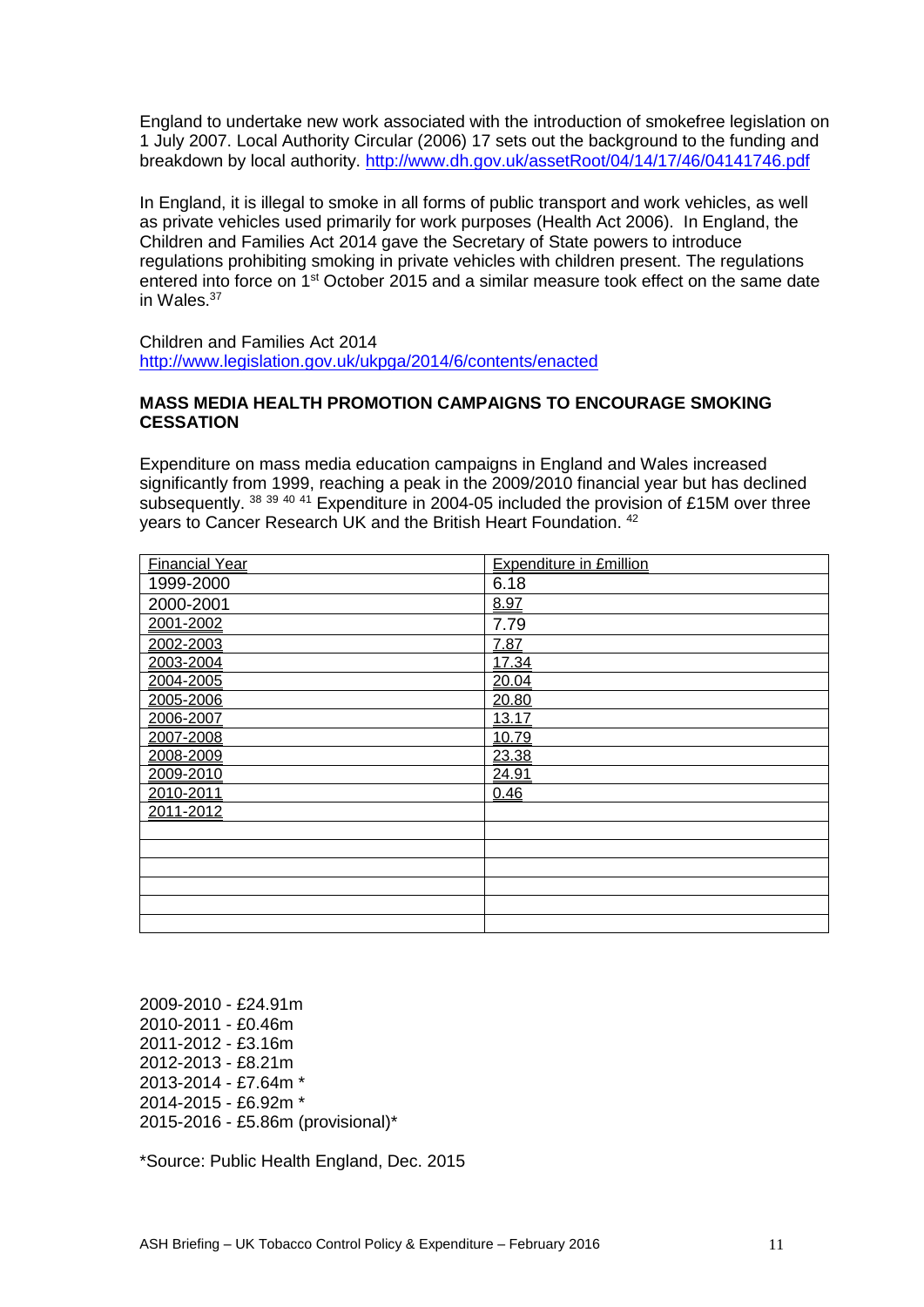## **OTHER TOBACCO CONTROL EXPENDITURE (England)**

#### **Regional Tobacco Control**

The first locally commissioned comprehensive regional tobacco control programme was set up in the North East in 2005 with funding from all Primary Care Organisations and additional funds subsequently from the Strategic Health Authority. Similar programmes were launched in the North West in 2008 and the South West in 2009. All English regions had some level of tobacco control delivery from 2005-2010 with central funds from the Department of Health. Such central funds ended in 2010 across the country.

Investment in the regional function remained in the original three regions with local authorities providing funding for regional tobacco control organisations in England: [Fresh](http://www.freshne.com/) (Smokefree NorthEast), [Tobacco Free Futures](http://www.tobaccofreefutures.org/) (North West) and [Smoke Free South West.](http://www.smokefreesouthwest.org.uk/) However, funding for Smokefree Southwest which became Public Health Action will end in June 2016.

- <sup>13</sup> See[: http://www.legislation.gov.uk/asp/2010/3/pdfs/asp\\_20100003\\_en.pdf](http://www.legislation.gov.uk/asp/2010/3/pdfs/asp_20100003_en.pdf)
- <sup>14</sup> Welsh Government, 2014 [Public Health White Paper](http://wales.gov.uk/consultations/healthsocialcare/white-paper/?lang=en)
- <sup>15</sup> Northern Irish Assembly, 2014 Tobacco Retailers Act 2014
- <http://www.legislation.gov.uk/nia/2014/4/enacted>

<sup>19</sup> [Independent Review into standardised packaging of tobacco](http://www.kcl.ac.uk/health/packaging-review.aspx) 2014

[Regulations](http://ec.europa.eu/enterprise/tris/en/search/?trisaction=search.detail&year=2014&num=427) 29/08/2014

1

<sup>1</sup> Raw, M and Joossens, L. Progress in tobacco control policies in 30 European countries, 2005 to 2007. ENSP, 2007 [View report](http://www.europeancancerleagues.org/images/stories/pdf/290_30_european_countries_text_final.pdf)

<sup>2</sup> Joossens, L and Raw M. [The Tobacco Control Scale 2010 in Europe](http://www.ensp.org/node/576) A report of the Association of European Cancer Leagues, Brussels, 2011

<sup>&</sup>lt;sup>3</sup> Joossens, L & Raw, M. The Tobacco [Control Scale 2013](http://www.europeancancerleagues.org/images/TobaccoControl/TCS_2013_in_Europe_13-03-14_final_1.pdf) A report of the Association of European Cancer Leagues, Brussels

<sup>4</sup> Healthy lives, Healthy people: [A tobacco control plan for England](http://www.dh.gov.uk/en/Publicationsandstatistics/Publications/PublicationsPolicyAndGuidance/DH_124917) Department of Health, 2011 <sup>5</sup> The [Integrated Household Survey](http://bit.ly/1Vuyjw7) recorded overall adult smoking rate of 18.4% in England in 2013; [smoking among 15 year olds](http://bit.ly/1gOnmVZ) had already fallen to 12% by 2010 and has declined further since then; smoking prevalence amon[g pregnant women](http://bit.ly/1gOmsZQ) fell to 11% by 2014.

<sup>6</sup> [Tobacco Control Action Plan for Wales](http://wales.gov.uk/topics/health/improvement/index/tobaccoplan/?lang=en) Feb. 2012

<sup>7</sup> Tobacco Control Strategy - [Creating a Tobacco-free Generation](http://www.scotland.gov.uk/Publications/2013/03/3766) The Scottish Government, March 2013

<sup>8</sup> [Health Minister launches tobacco strategy for Northern Ireland](http://www.northernireland.gov.uk/news-dhssps-280212-health-minister-launches?WT.mc_id=rss-news) NI Department of Health, Feb 2012

<sup>&</sup>lt;sup>9</sup> Walker G. Government to develop a new tobacco control plan. Convenience Store, 12 June 2015

<sup>&</sup>lt;sup>10</sup> [Health Survey for England 2014](http://www.hscic.gov.uk/catalogue/PUB19295) [Welsh health survey 2014](http://gov.wales/statistics-and-research/welsh-health-survey/?lang=en) The Scottish Household Survey 2014 [Health Survey N. Ireland 2014/15](http://www.northernireland.gov.uk/news-dhssps-111115-health-survey-northern?WT.mc_id=rss-news)

<sup>&</sup>lt;sup>11</sup> [Opinions and Lifestyle Survey, 2014](http://www.ons.gov.uk/ons/rel/ghs/opinions-and-lifestyle-survey/adult-smoking-habits-in-great-britain--2014/stb-adult-smoking-habits-in-great-britain--2014.html)</u> ONS, 2016

<sup>12</sup> For details of the tobacco register see:<http://www.tobaccoregisterscotland.org/>

<sup>16</sup> WHO, Illicit Trade Protocol,<http://www.who.int/fctc/protocol/about/en/>

<sup>&</sup>lt;sup>17</sup> [EC Directive 2012/9/EU amending Annex 1 of EC Directive 2001/37/EC](http://eur-lex.europa.eu/LexUriServ/LexUriServ.do?uri=OJ:L:2012:069:0015:0016:EN:PDF)

<sup>18</sup> European Commission, [Questions & Answers: New rules for tobacco products,](http://europa.eu/rapid/press-release_MEMO-14-134_en.htm) 26/02/2014

<sup>&</sup>lt;sup>20</sup> Department for Health[, Standardised packaging of tobacco products: draft regulations,](https://www.gov.uk/government/consultations/standardised-packaging-of-tobacco-products-draft-regulations) 2014 <sup>21</sup> European Commission, [Notification Detail: The Standardised Packaging of Tobacco Product](http://ec.europa.eu/enterprise/tris/en/search/?trisaction=search.detail&year=2014&num=427) 

<sup>&</sup>lt;sup>22</sup> [http://bit.ly/1skTuQS;](http://bit.ly/1skTuQS)<http://bit.ly/LShT1j>

<sup>23</sup>HM [Treasury Minimum Excise Tax](https://www.gov.uk/government/consultations/minimum-excise-tax/minimum-excise-tax) 2014

<sup>&</sup>lt;sup>24</sup> [Tobacco levy: consultation](https://www.gov.uk/government/consultations/tobacco-levy) HM Treasury, December 2014

<sup>25</sup> [Summer Budget 2015](https://www.gov.uk/government/publications/summer-budget-2015/summer-budget-2015)

<sup>&</sup>lt;sup>26</sup> The key publications are[: Tackling tobacco smuggling. March 2000;](http://www.hm-treasury.gov.uk/d/433.pdf) New responses to new challenges - [Reinforcing the tobacco smuggling strategy. HMRC 2006;](http://webarchive.nationalarchives.gov.uk/+/http:/www.hm-treasury.gov.uk/budget/budget_06/other_documents/bud_bud06_odtobacco.cfm) [Tackling Tobacco Smuggling](http://www.smokefreenorthwest.org/pdf/Tackling_Tobacco_Smuggling_Together.pdf)  [Together. HMRC & UKBA 2008;](http://www.smokefreenorthwest.org/pdf/Tackling_Tobacco_Smuggling_Together.pdf)

<sup>27</sup> HMRC & UK Border Agency[. Tackling Tobacco smuggling -](http://www.hmrc.gov.uk/news/tackling-tobacco.htm) building on our success. A renewed strategy for HM Revenue & customs and the UK Border Agency. London, 2011

<sup>&</sup>lt;sup>28</sup> National Audit Office, **Progress in tackling tobacco smuggling 2013** 

<sup>&</sup>lt;sup>29</sup> HMRC and Border Force. [Tackling illicit tobacco: from Leaf to Light.](https://www.gov.uk/government/publications/tackling-illicit-tobacco-from-leaf-to-light) HMRC March 2015

<sup>&</sup>lt;sup>30</sup> PQs tabled by David Taylor MP[. Response provided by HM Treasury, 10 June 2009](http://www.parliament.the-stationery-office.co.uk/pa/cm200809/cmhansrd/chan88.pdf) Col 907W

<sup>&</sup>lt;sup>31</sup> [Reply to PQ tabled by Dr Sarah Wolaston from HM Treasury on 15 Feb. 2011](http://www.theyworkforyou.com/wrans/?id=2011-02-15a.40228.h)

<sup>&</sup>lt;sup>32</sup> [Reply to PQ tabled by Stephen Williams from HM Treasury, 20 March 2012](http://www.publications.parliament.uk/pa/cm201212/cmhansrd/cm120320/text/120320w0002.htm)